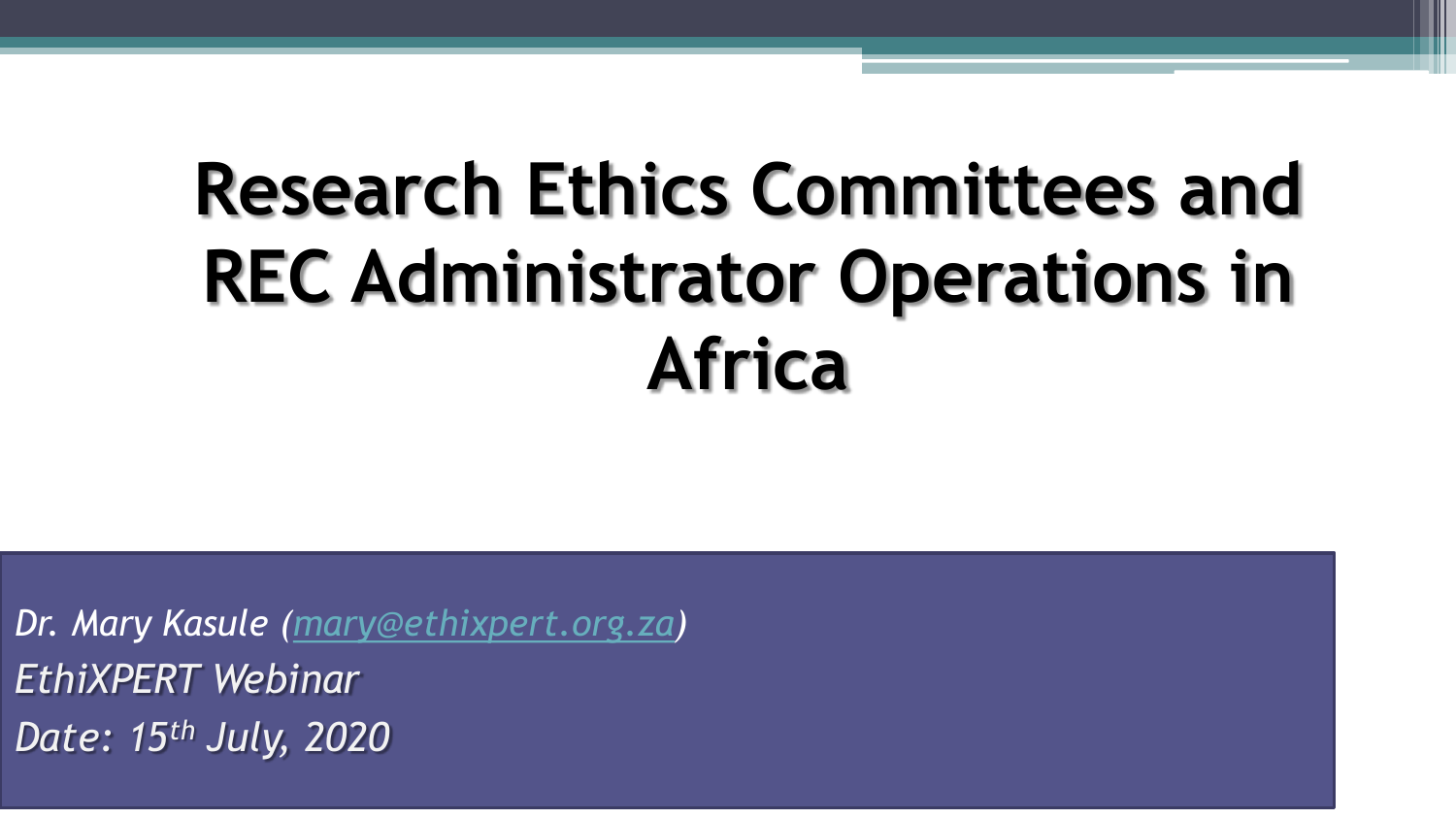# **RECs in Africa**

- Requirement by the Universal Declaration of Human Rights
- Over 165 RECs are currently known to be operating in 34 African countries
- Great variability in skills, membership, capacity, and efficiency.[1]
- 70% (115) have a chairperson and an administrator;
- 30% Chairpersons function as chair and administrator for the remaining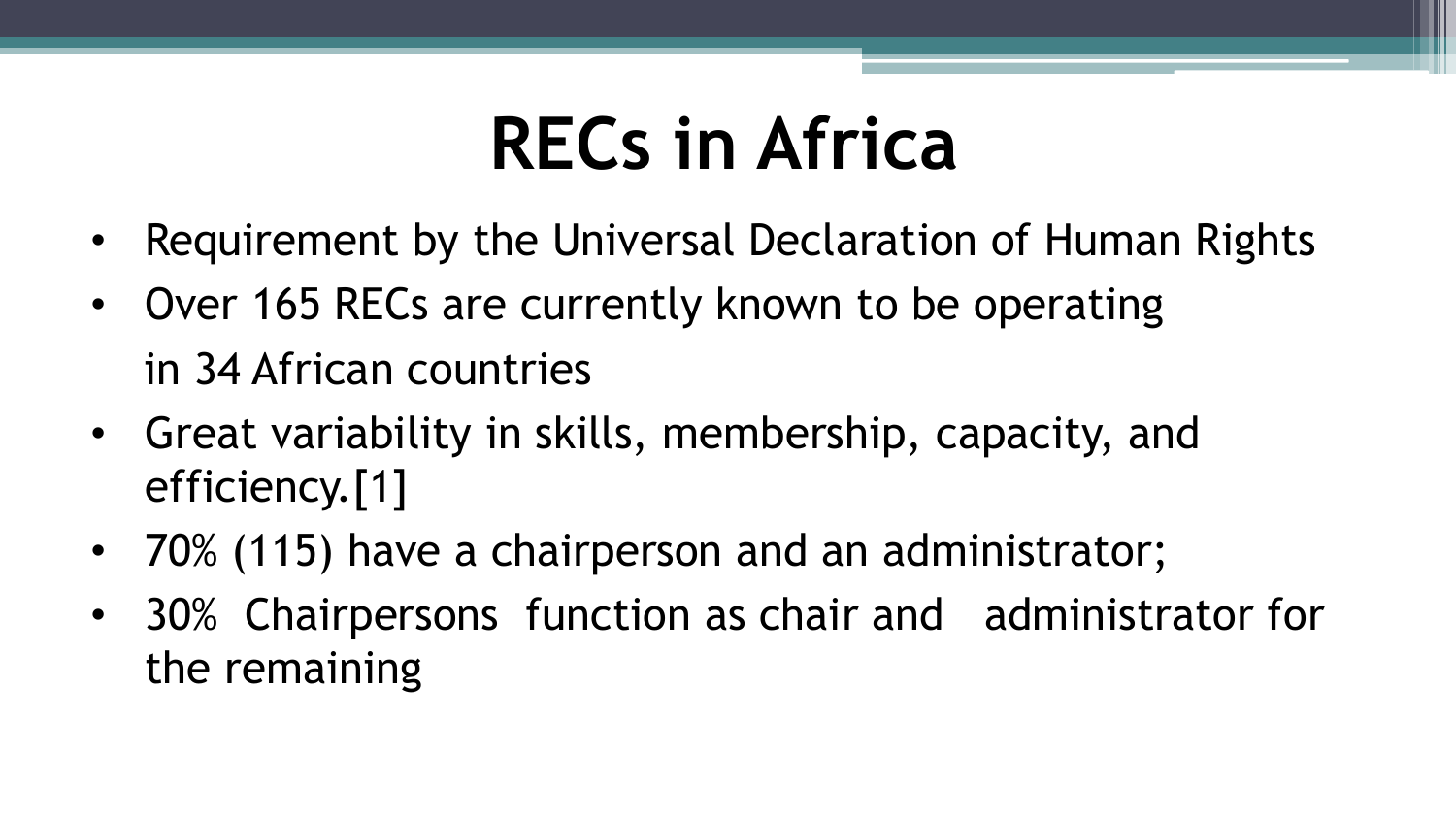#### **Manual vs. Modern Information Management System**



http://healthresearchweb.org/files/AARECFinalReport

#### Manual review



|                                                                                                  | Medium 60-80%                                                                                                                        |
|--------------------------------------------------------------------------------------------------|--------------------------------------------------------------------------------------------------------------------------------------|
| Low Concurrence (<60%)<br>Easing the review of<br>multicenter trials<br>Reduction in review time | Reduction of worklo<br><b>REC</b> administrators<br>Prompt receipt of<br>notifications<br>Reduction of RECs'<br>administrative costs |

#### High 80-100%

- Improved protocol submission
- Improved protocol distribution.
- Platform accessibility
- Improved communication between the REC and researchers
- Improved data confidentiality and security
- Increased adherence to international ethics review standards
- Potential contribution towards standardisation and harmonisation of the ethics review process

#### Reported Impact of a Modern Information Management Platform

ad for

Mokgatla B, et al., (2017) Enhancing the Efficiency and Quality of African Research Ethics Review Processes – Through an Automated Review Platform. J AIDS Clin Res 8: 658. doi: 10.4172/2155-6113.1000658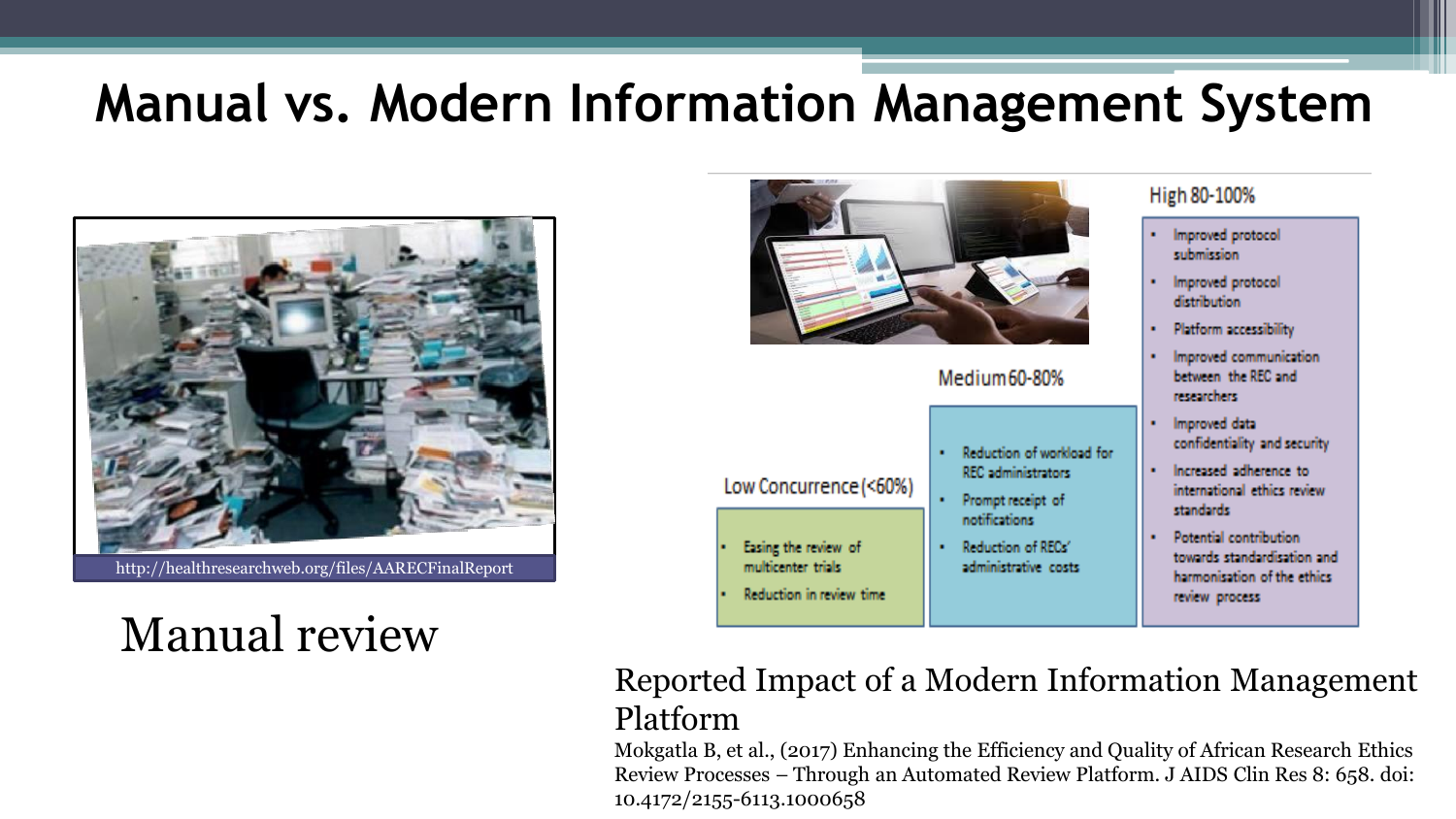# **RECs Attributes**

RECs must have:

• a clear mandate,

• explicit authority and accountability,

• well-described roles and responsibilities for their members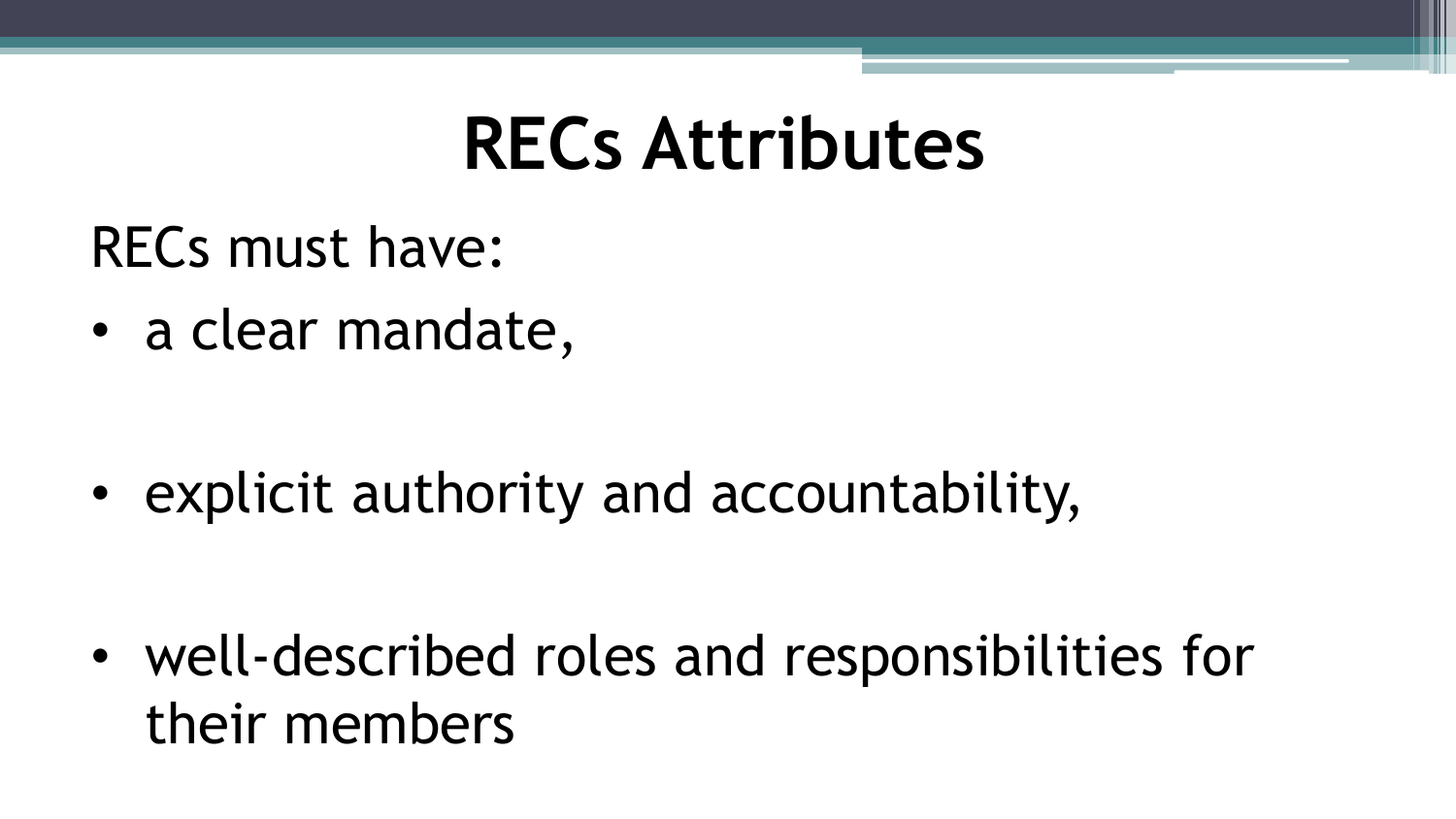# **REC Structures**

- Institutional (Academic, Research)
- Regional
- Centralized ( Ministries, NGOs)
- Private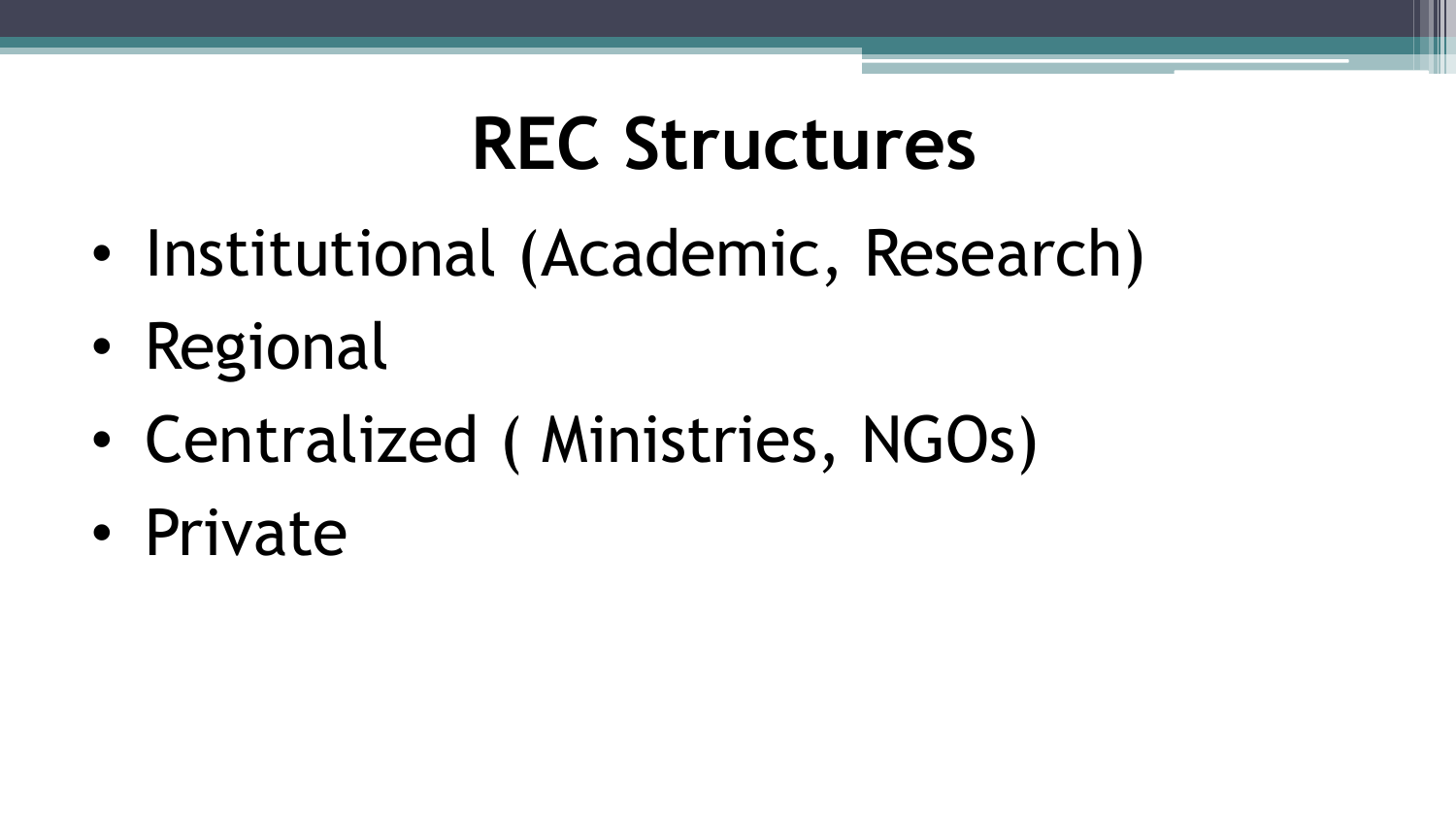### **REC Functions**

- Provide competent review of all ethical aspects of a research project
- Undertake independent review
- Advise researchers on all aspects of the welfare and safety of research participants
- Protect the dignity , rights & welfare of potential participants
- Monitor approved research and report adverse events
- Provide an opinion on the compensation to research participants(incovenience, injury, death)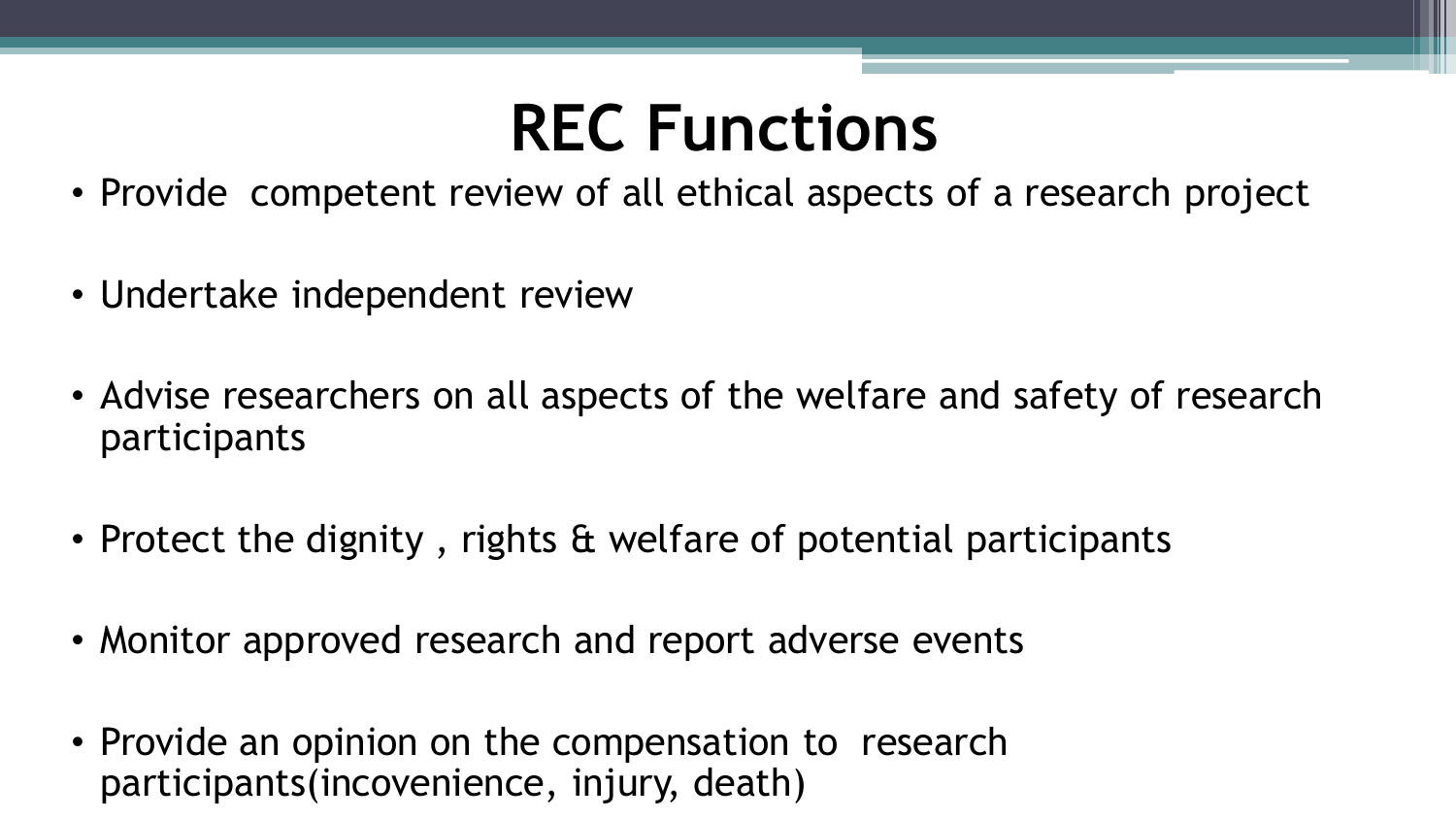# **REC ADMINISTRATORS (RECAs)**

- Person who manages the operations of a REC
- •In most Sub-Saharan countries RECAs have no defined position, and job description (roles & responsibilities)
- Key actors in achieving the goal of conducting highquality ethics review in a timely and responsive manner.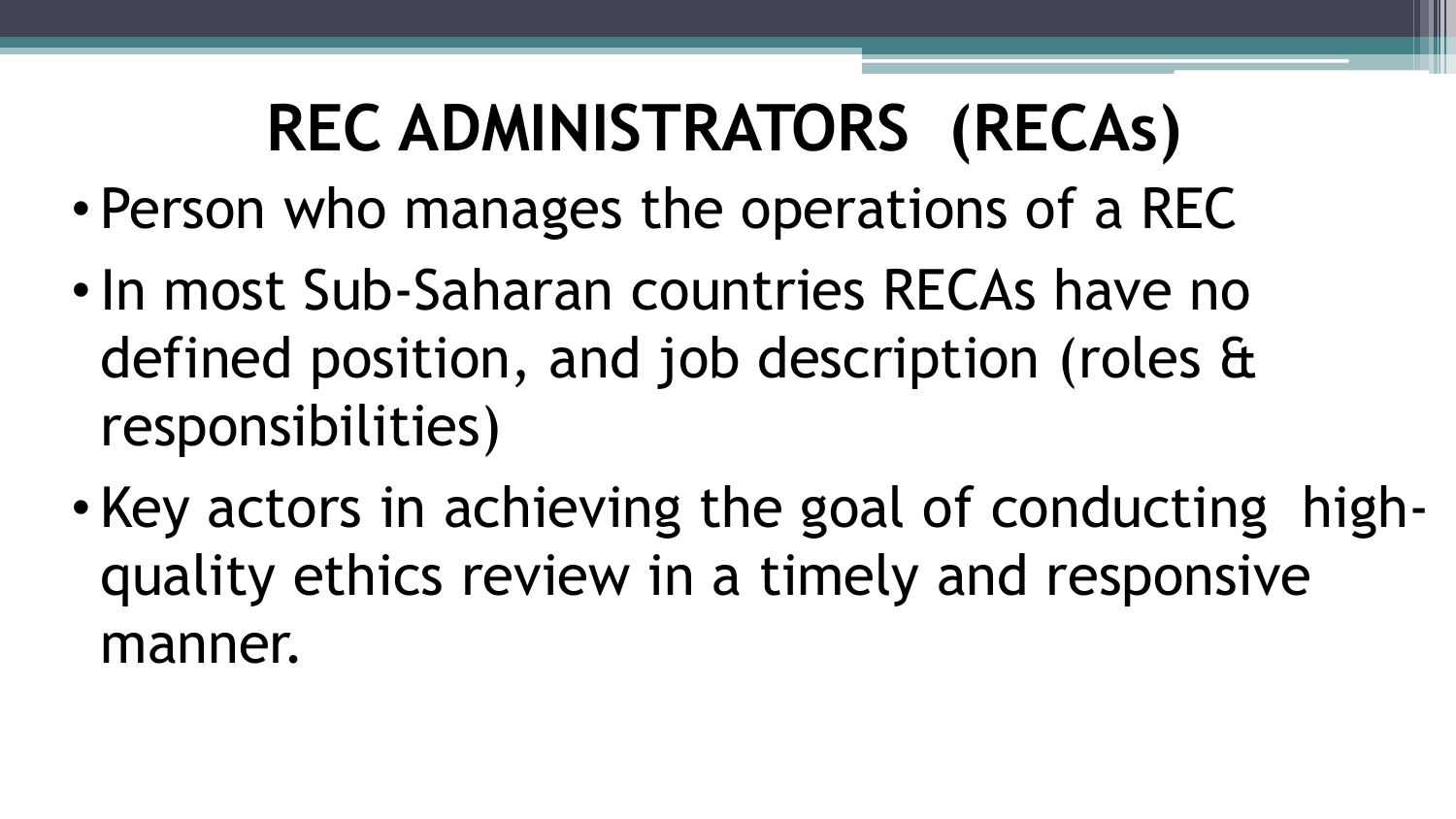# **Silent Roles of RECAs**

| Managing day- to- day Ethics Procedures                                       |                                                                                          |
|-------------------------------------------------------------------------------|------------------------------------------------------------------------------------------|
| Provide information to researchers on the<br>process for ethical review       | Checking progress of applications within online<br>system and prompting where necessary. |
| Managing Research Ethics records                                              | Bringing appeals from to the attention of<br>relevant authorities                        |
| Screening applications for completeness                                       | Contacting external reviewers where necessary                                            |
| Distributing ethics applications to ethics<br>reviewers manually or virtually | <b>Preparing Annual Ethics Report</b>                                                    |
| Appointing reviewers                                                          | <b>Monitoring Approved</b>                                                               |
| Ensuring an equitable spread of workload<br>between ethics reviewers.         | Review of SAE's                                                                          |
| Provide written confirmation of the ethics<br>decision to the applicant       | Drafting oversight guidelines                                                            |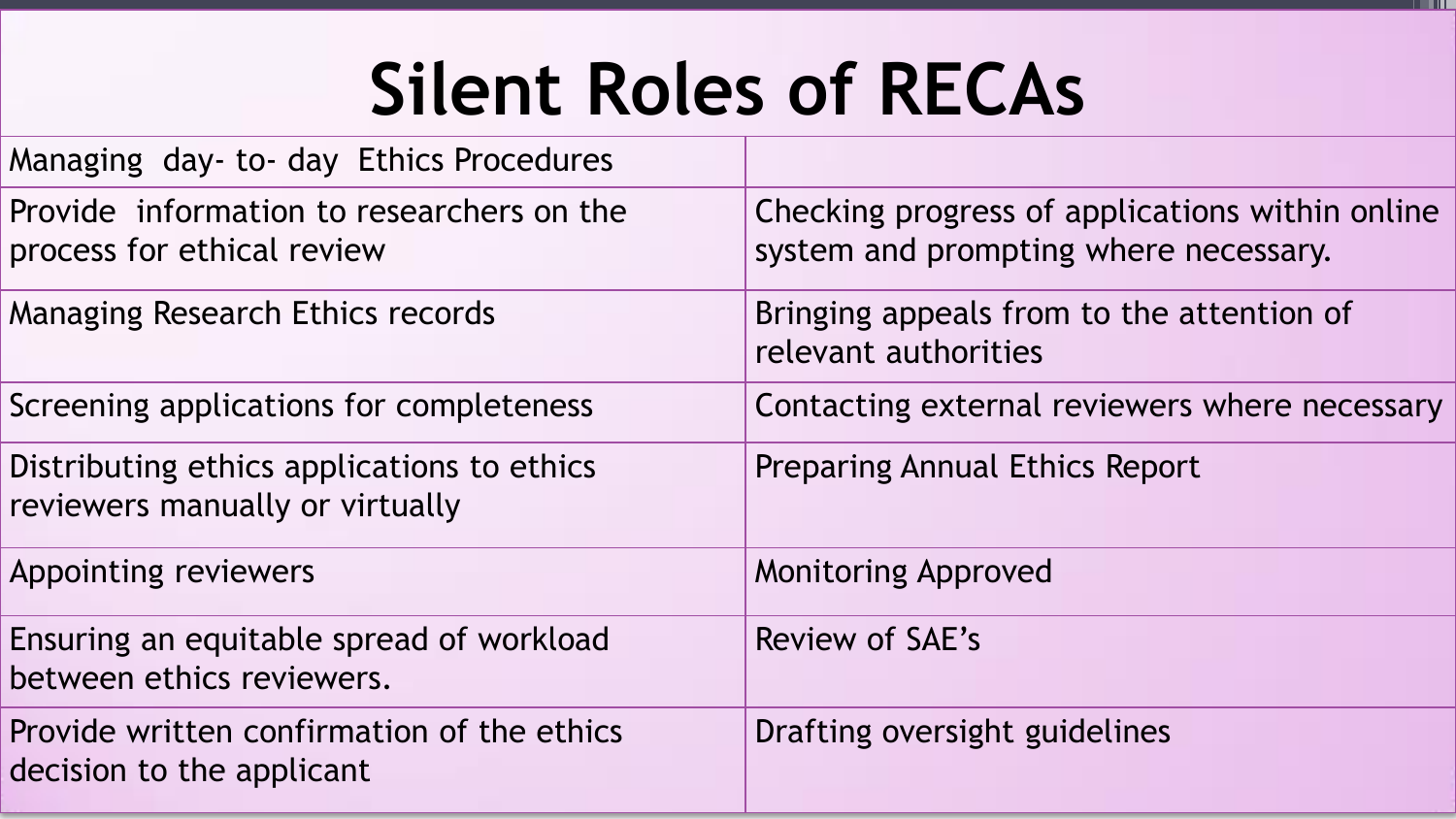# **Challenges**

- The effectives and efficiency of RECs is exacerbated by lack of:
- recognition (ambiguous position, roles & responsibilities)
- a career path
- incentives and sustainably
- adequately developed RECs ( leadership, meetings, membership)
- adequate resources (financial, space )
- occupation-specific training
- autonomous RECs no decision making
- Effectiveness and efficiency due to weak or non-existent electronic information management systems
- nuanced application of relevant regulations, ethics guidelines, and management of diverse aspects of the ethics review process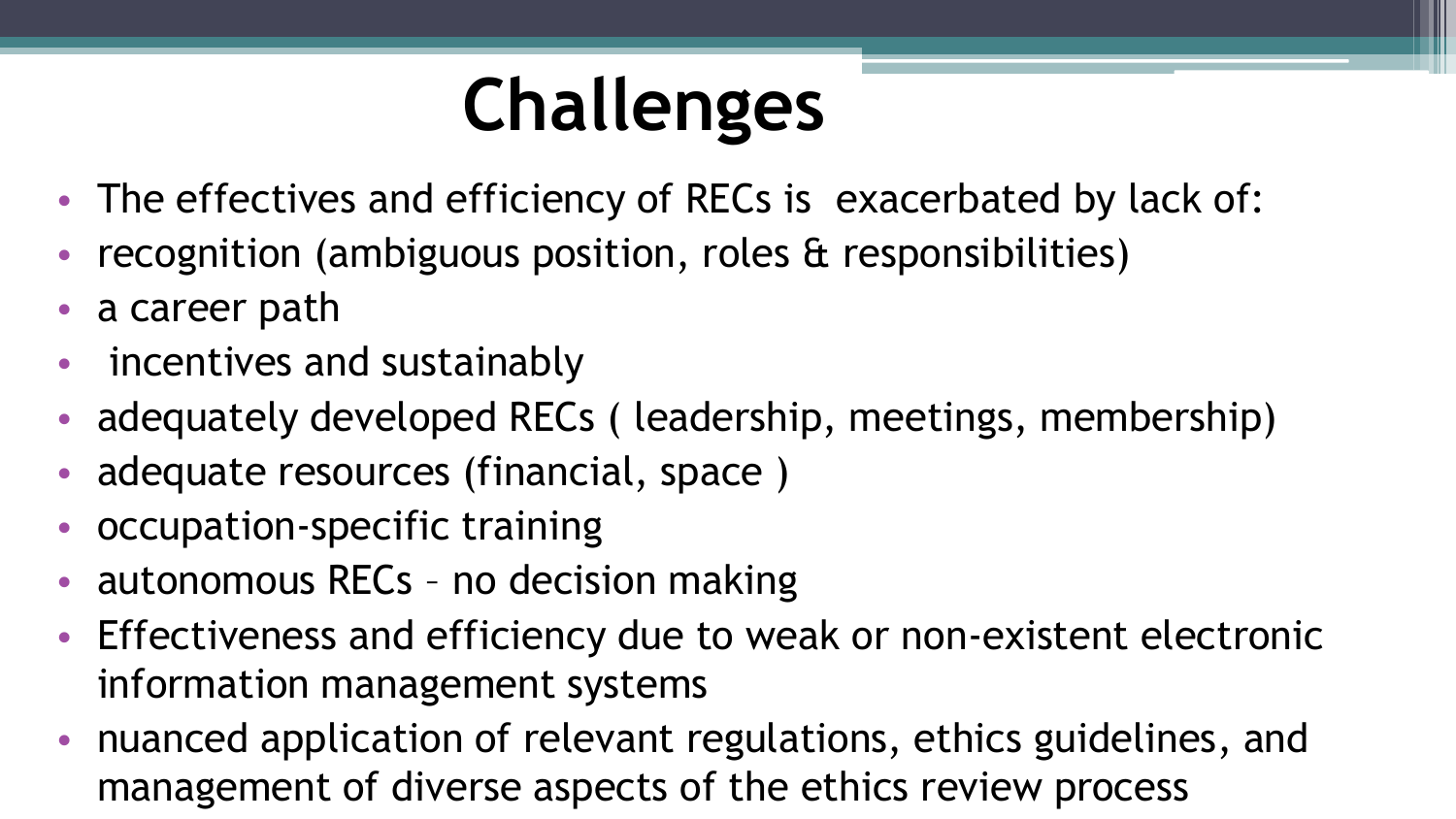# **Opportunities**

- Highly qualified and experienced members in their fields
- Funding from international bodies like NIH Fogarty Initiative
- An increased volume and complex research conducted in Africa
- Aspiration of many sub-Saharan countries to develop knowledge based economies
- Current interest and prioritization of Science, Research, Technology and Innovation by most sub-Saharan African countries.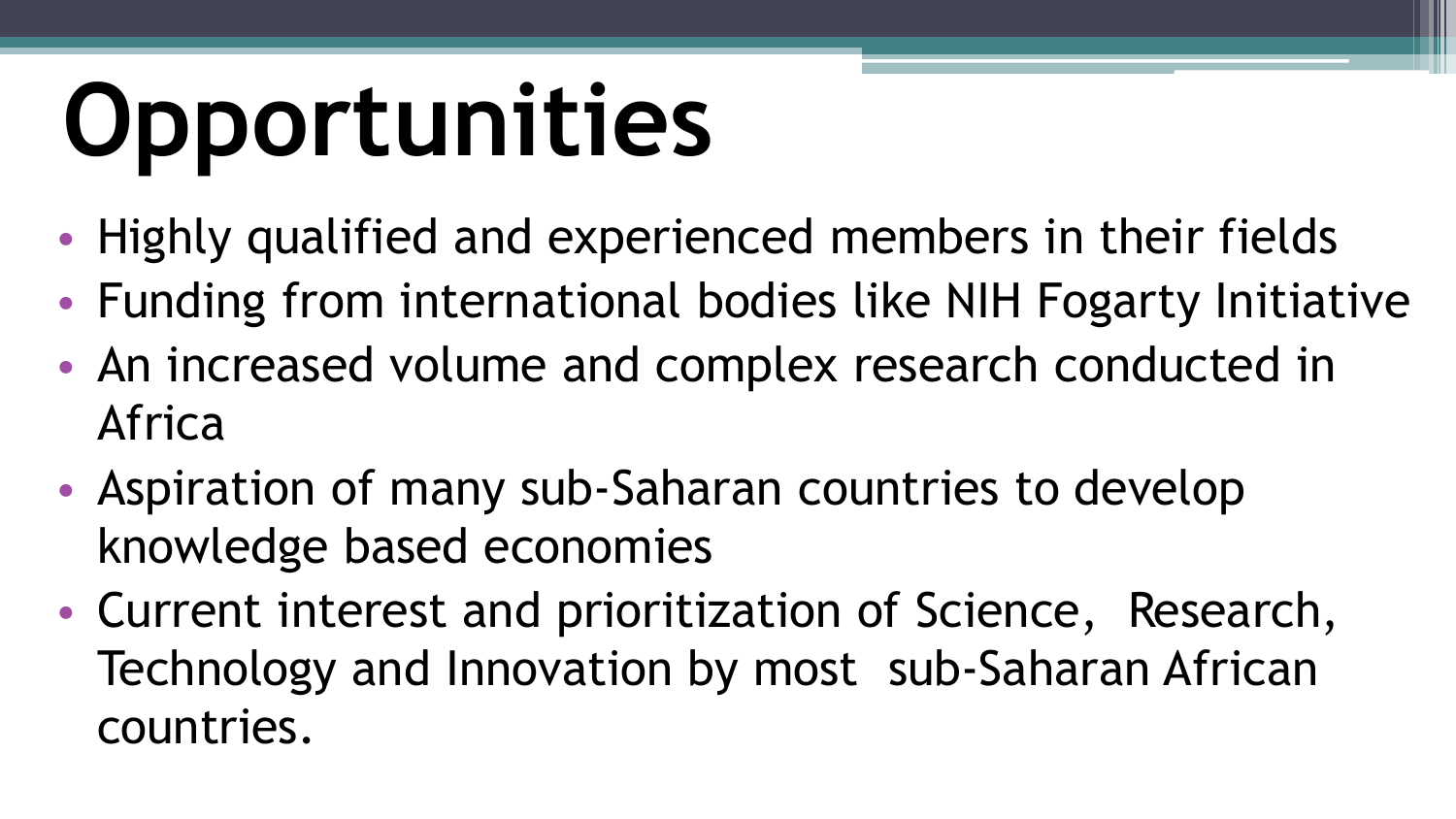# **Conclusion**

- There is need to:
	- Establish and strengthen capacity of RECs in all sub-Saharan countries at all levels
	- Critical need to recognize RECAs
	- Establish a career path for RECAs to professionalize the role
	- Develop RECA occupation-specific certified training programs at academic institutions
	- Governments , funders, institutions provide electronic Information Management Systems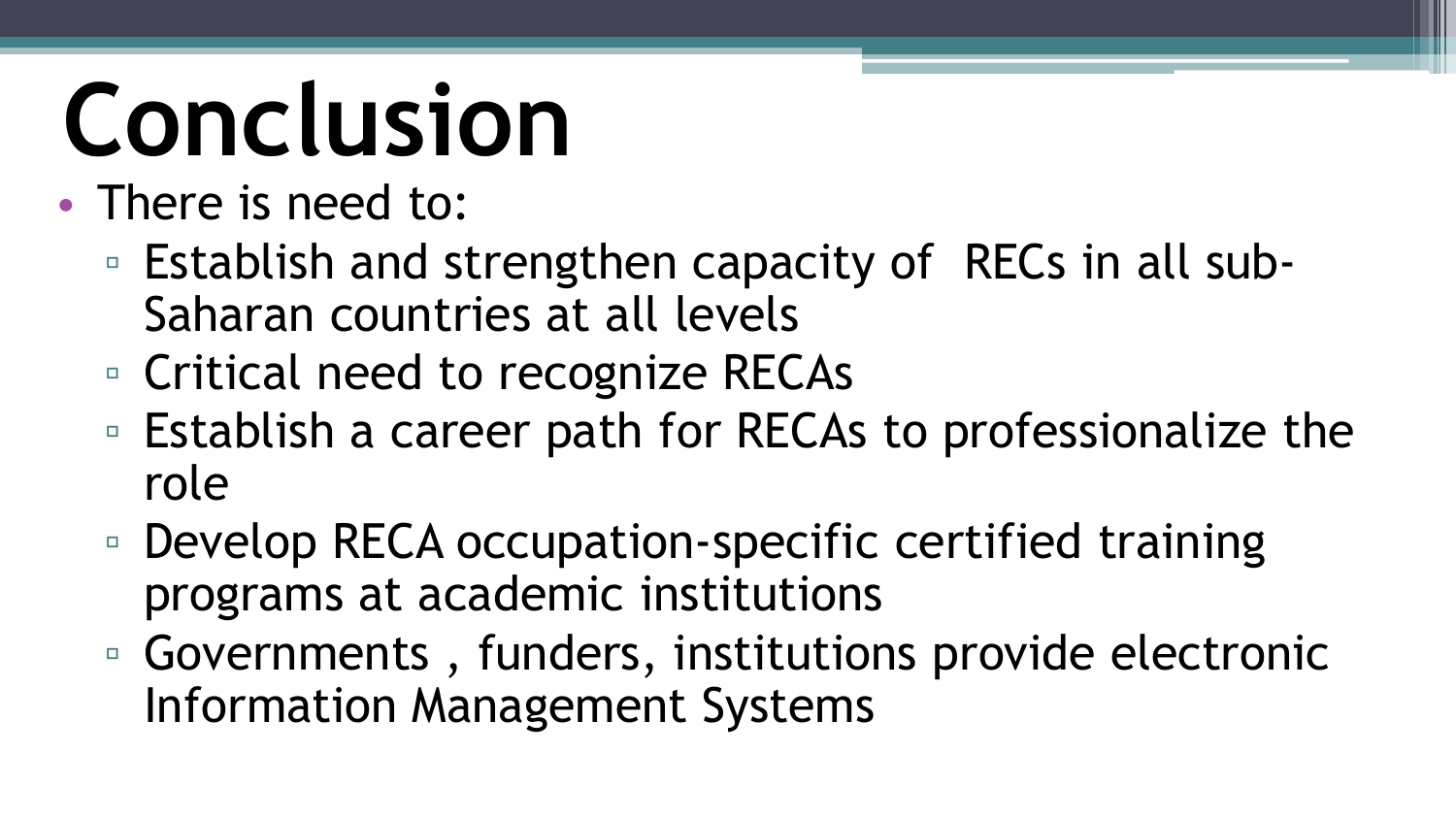### **THANK YOU FOR LISTENING AND REMEMBER TO FOLLOW UP AT:** [mary@ethixpert.org.za](mailto:mary@ethixpert.org.za)